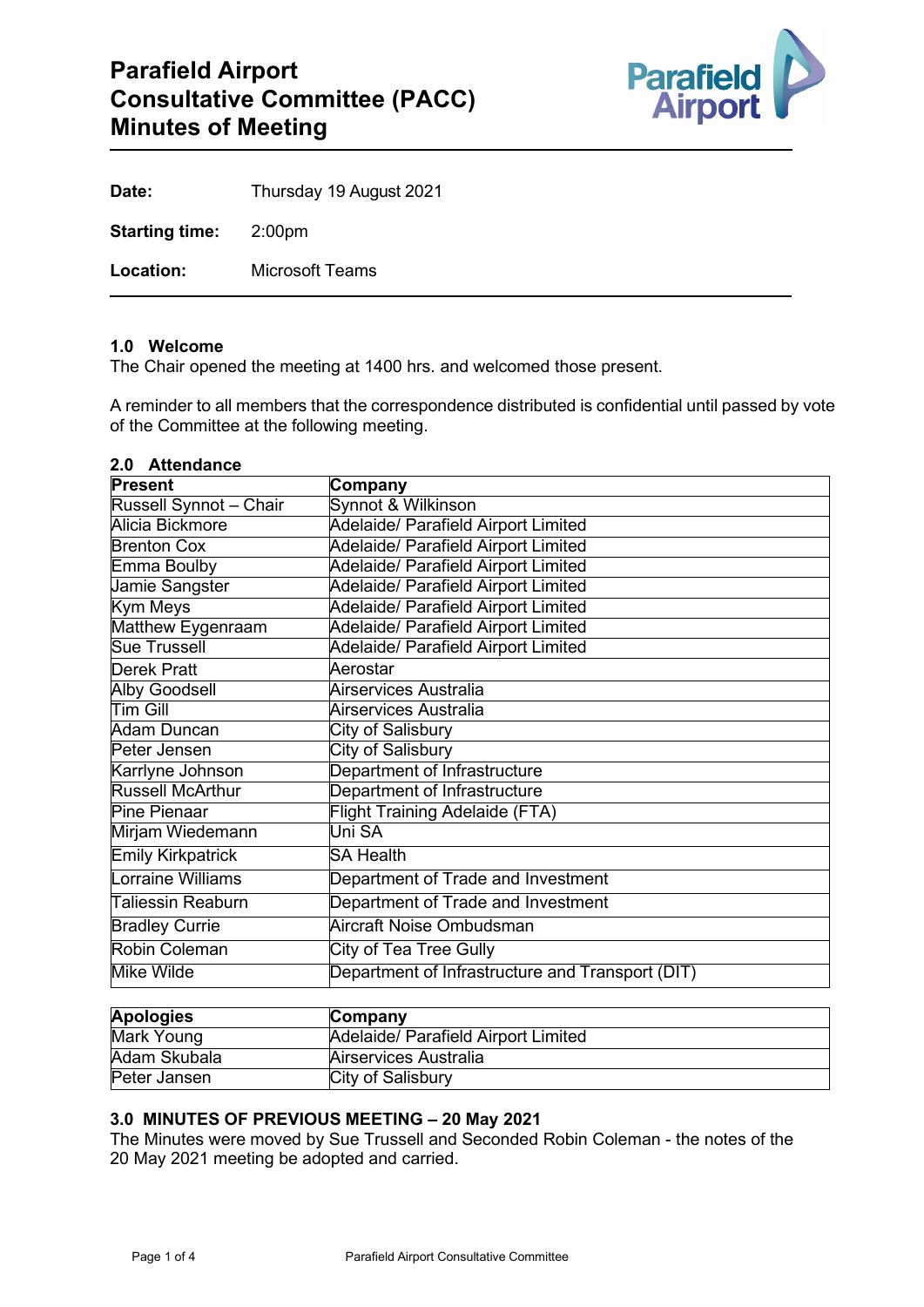### **4.0 CORRESPONDENCE**

### **4.1 Correspondence In:**

- − Reports
- − Various emails from local residents
- − Letter from the City of Salisbury re Proposed Quarantine Facility at Parafield Airport

### **4.2 Correspondence Out:**

- − Previous Minutes and Agendas
- − Responses from Parafield Airport and the Chair to the City of Salisbury

# **5.0 ACTION ITEMS**

### **5.1 The Commonwealth Department - Sun-Setting Regulations**

The outcomes of previous consultation will be used to inform options presented for stakeholder feedback. The work will be staged thematically over the coming three years, with an initial focus on cutting red tape, duplication and inconsistency in reporting requirements.

- Stage 1 issues paper to be circulated to stakeholders for comment before the end of 2021. o Stage 1 internal airport operations.
- Later stages subject to consultation throughout 2022.
	- $\circ$  Stage 2 streamlining Commonwealth responsibilities for the control of on-airport activities.
	- o Stage 3 increasing flexibility & modernising environmental, building control and airspace frameworks.
	- o Stage 4 progressing legislative reforms to the Airports Act.

CACGs consulted as part of Stage 3 consultation (encompassing building control, environment protection and protection of airspace) and Stage 4 amendments to the Airports Act and Major Development Plan triggers.

### **5.2 Notification to new property owners**

Please refer item 9.2

### **5.3 CASA – Review of Adelaide Airspace**

A draft report is with CASA for review. An update will be provided at the next meeting.

# **6.0 AIRPORT UPDATE**

### **6.1 Parafield Airport Limited (PAL) Report**

The report was tabled and taken as read. The following was noted: Given the ongoing international border restrictions and volatility regarding COVID, PAL wrote to the Deputy Prime Minister on 5 August seeking a two year extension for the PAL Master Plan following discussions with DITRDC. In its letter, PAL noted that it would currently be extremely difficult to forecast Parafield Airport activities with any certainty and such, a forecast would not be a true representation of forecasts for the purposes of public consultation. DITRDC has informed PAL that given they are expecting international borders to reopen mid to late 2022, they have recommended an 18 month extension to be signed off by the Deputy Prime Minister. This extension would mean the PAL Master plan is due in June 2024.

It was noted that the Parafield Manager has personally spoken to all businesses in proximity to the Proposed Quarantine Facility at Parafield Airport to discuss any concerns regarding the quarantine facility and noted some businesses have written directly to the Commonwealth.

# **6.2 Property Development Report**

The report was tabled and taken as read.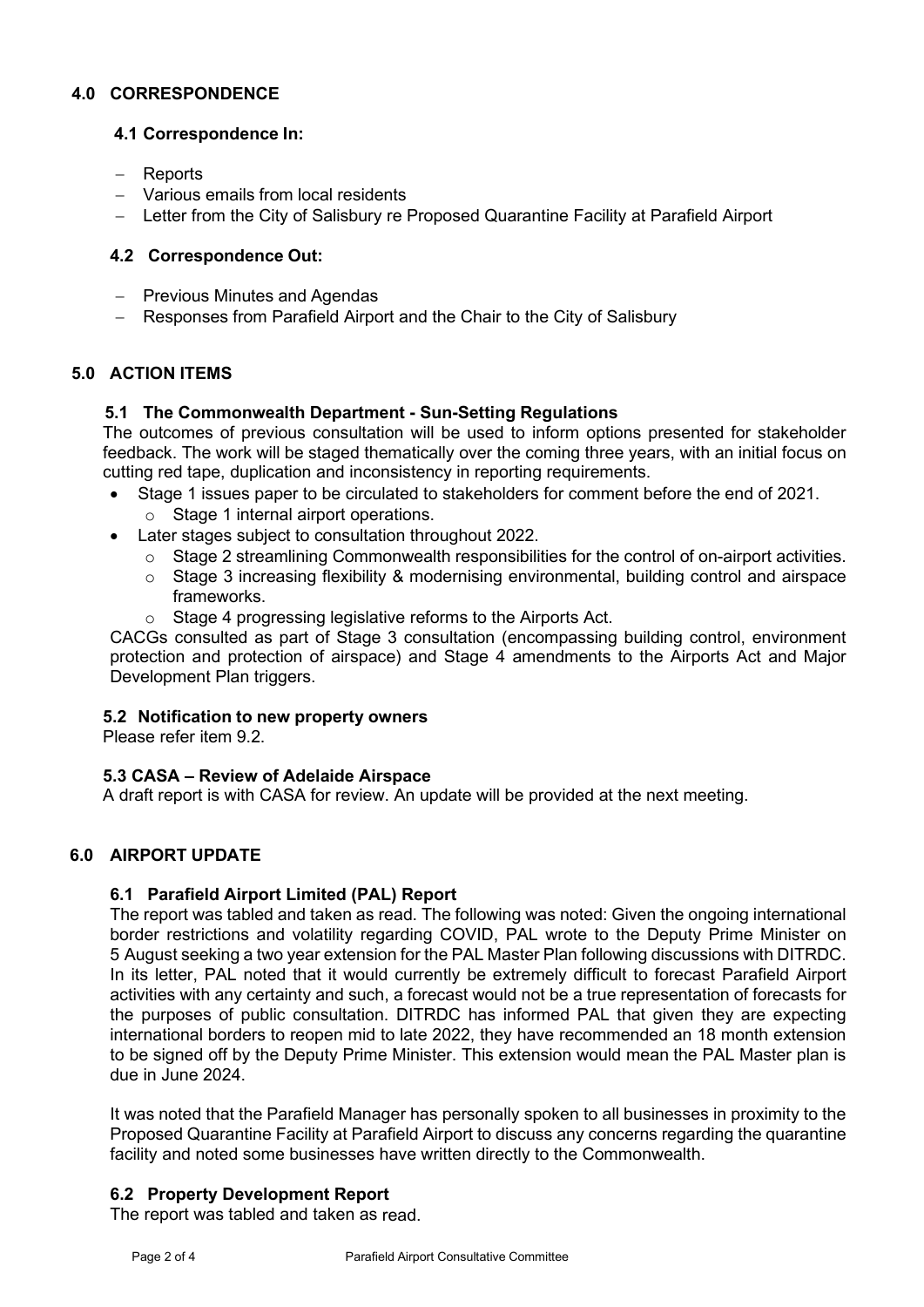### **6.3 Environment Report**

The report was tabled and taken as read and the following was noted: EnRisks have completed a draft Human Health Ecological Risk Assessment (HHERA) for Parafield Airport, which includes the latest investigation results. The results of HHERA indicate that PFAS risk to human health and ecology at Parafield Airport is low and acceptable with current risk management approaches. The draft has been reviewed by the PFAS Project Control Group and the final version has been published on Parafield Airport's website [here.](https://www.parafieldairport.com.au/environment/environment) The PFAS Management Plan for Parafield Airport will now be finalised.

### **6.4 Technical Working Group (PATWG)**

A number of items were discussed including the proposed international student quarantine facility and it was noted that once the documentation for the facility was agreed and signed, it would take a further 8-12 weeks to open. It was noted the documentation hasn't been signed.

# **7.0 AIRPORT AGENCY UPDATE**

### **7.1 Department of Infrastructure**

Extension of Australian Government COVID-19 Support

- Domestic Aviation Network Support (DANS) and the Regional Airline Network Support (RANS) programs extended until 31 December 2021.
- Airservices Australia fee waiver extended until 31 December 2021.
- Domestic Airports Security Costs Support extended until 31 December 2021.
- Tourism Aviation Network Support program extended until 30 November 2021.
- Aviation Services Accreditation Support extended until 31 December 2021.
- A new Retaining Domestic Airline Capability (RDAC) program to assist airlines maintain core sovereign domestic airline capabilities through the retention of essential aviation sector skills and knowledge, which will run until 31 December 2021.

The Government has provided airlines with more than \$4.9 billion in assistance so far.

### **7.2 State Department of Infrastructure and Transport (DIT) Report**

Intersection Upgrade - Main North Road, Kings Road and McIntyre Road

The transfer of a small parcel of airport land to the State to facilitate the upgrade of the intersection as part of a jointly funded Commonwealth and State project costing around \$13M has been finalised with major construction works being undertaken as part of the intersection upgrade. The SA Commissioner of Highways (COH) is undertaking works on PAL's land as part of the upgrade of the intersection. Project completion is expected by early August. Further details on the project can be found on the [DIT website.](https://www.dpti.sa.gov.au/infrastructure/road_projects/main_north_road,_kings_and_mcintyre_roads_intersection_upgrade)

### **7.3 AirServices Australia (ASA) Report**

It was noted that the traffic movement numbers at Parafield Airport have softened.

It was noted that complaints are lower than the 3 year average due to the reduction in movement numbers. The main area of concern across May, June and July were fixed wing circuit training.

The Aircraft Noise Ombudsman (ANO) has recently completed an investigation into complaints about flight paths and aircraft operations over inner Melbourne. The lessons from the investigation include:

- Community engagement should consider a wider audience than the CACG and communities located immediately surrounding an airport;
- Communities under or near flight paths need to be considered as part of the engagement activities; and
- Sightseeing operations that occur a considerable distance away from airports can have an impact on communities sensitive to aircraft noise.

The ANO made three recommendations which Airservices has accepted.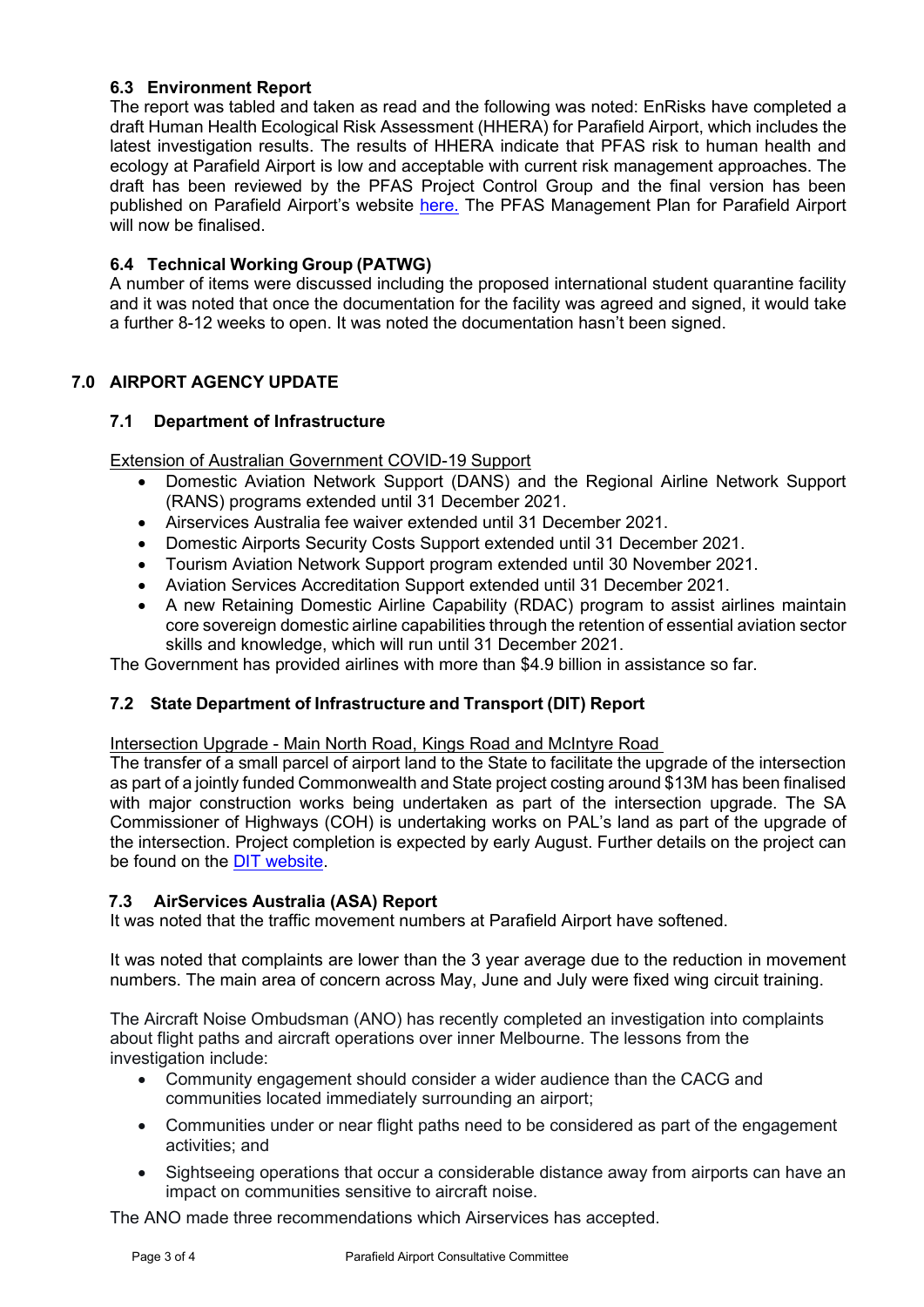The recommendation relevant to this CACG is that:

• *Airservices invite the CACG to review the adequacy of their representation of their community membership given that the aircraft noise from "smart tracking" flightpaths and sightseeing operations affects areas at considerable distances from airports*

For further information the full ANO report is available at: www.ano.gov.au

To aid the CACG in reviewing the adequacy of your membership and representation we have completed the following:

- We have undertaken a review of aircraft noise complaint hotspots for each CACG location and have shared this information with the airport and CACG chair;
- The complaints hotspots cover the last three years to provide insight into complaints pre-COVID and current operations; and
- Detailed information on complaints issues covering 2017 to date are available on our interactive tool available at [here.](https://www.airservicesaustralia.com/community/environment/aircraft-noise/airports/)

The CACG might also consider the following:

- Identifying communities under existing and future flight paths as published in the current Master Plan;
- Identifying communities under existing and future Number Above noise contour in either the current Master Plan or relevant Major Development Plans/Approvals documents (as appropriate); and
- Speaking with your operators to identify sightseeing or unusual operations which may impact communities.

For future flight path change projects:

• We will request the CACG to consider an expansion of community membership to include potentially affected locations for the duration of the project.

It was noted that noise complainant data from the last 3 years was sent to the Chair to assist with establishing the correct attendance coverage for the Committee. It was noted that over the last 3 years, complainants were received from 32 suburbs around the airport. A break down is below:

- 15 suburbs had only 1 complainant in 3 years;
- 17 suburbs had more than 1 complainant;
- 8 suburbs had more than 5 complainants; and
- 2 suburbs had more than 10 complainants.

Mawson Lakes and Pooraka had the highest number of complainants and it was noted the City of Salisbury has good representation on the Committee.

A detailed AirServices online noise reporting can be accessed [here.](http://www.airservicesaustralia.com/aircraftnoise/airports/)

The method to lodge a complaint or make an enquiry about aircraft noise or operationswith AirServices Noise Complaints and Information Service (NCIS) were noted:

- **directly via [WebTrak](http://www.airservicesaustralia.com/aircraftnoise/webtrak/)**
- **using AirServices [online](http://www.airservicesaustralia.com/aircraftnoise/about-making-a-complaint/how-to-make-a-complaint/) form**
- by **calling** 1800 802 584 (freecall) (Due to COVID-19 this number isn'tavailable) The hotline is staffed Monday to Friday, excluding public holidays, from 9 am-5pm Sydney time.
- by **fax** (02) 9556 6641 or
- by **mail**  Noise Complaints and Information ServicePO Box 211, Mascot NSW 1460

# **7.4 Aircraft Noise Ombudsman Report –** No report.

# **7.5 Flight Training Adelaide (FTA) / Uni SA Aviation Academy Report**

It was noted that the Parafield Airport Report provided reflects the current student numbers accurately. FTA are currently operating at 30-35% of where they were 12 months ago. It was noted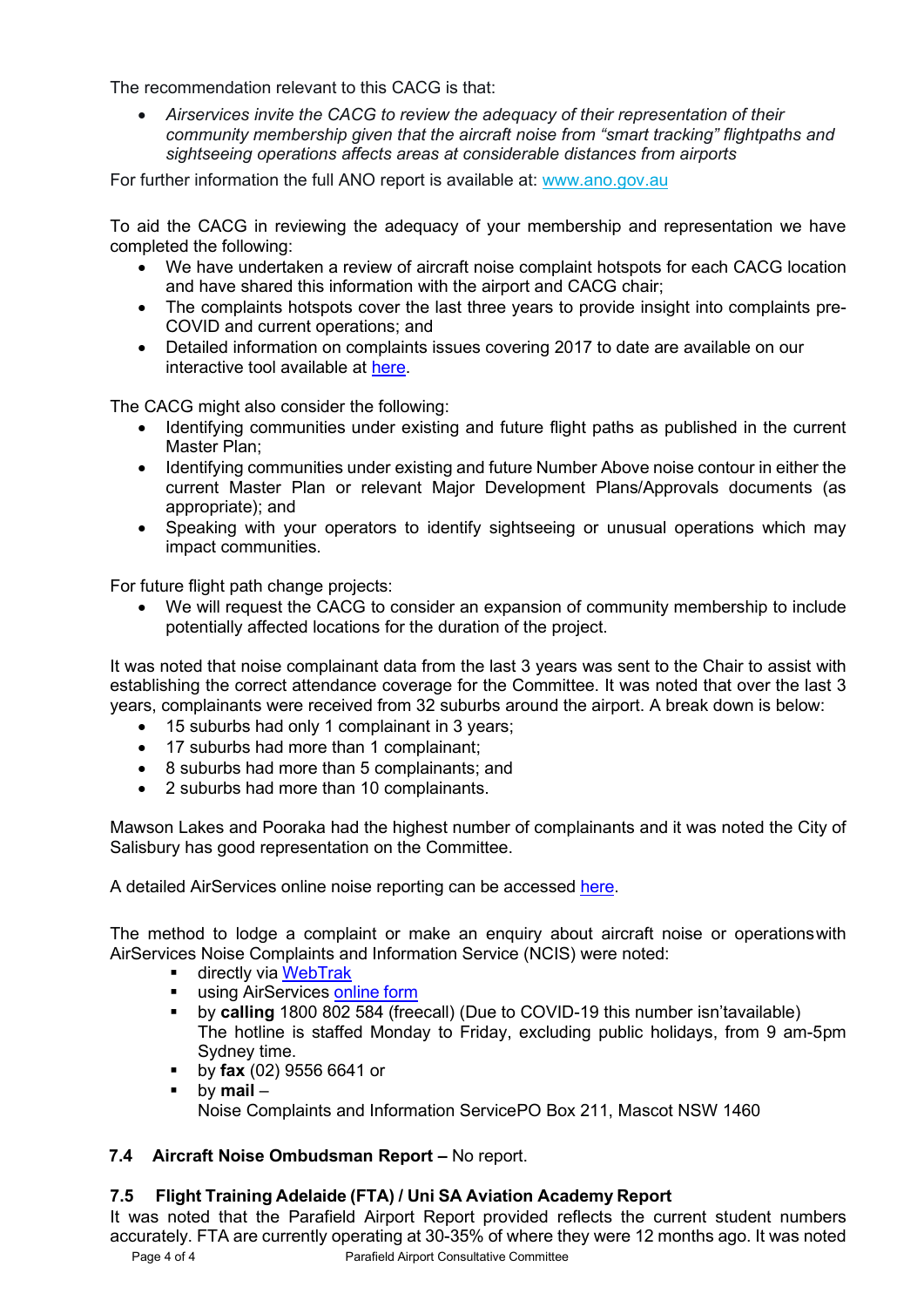FTA are very reliant on international students and has been significantly impacted by ongoing international border closures. It was noted FTA is in hibernation mode this year.

It was noted that the Uni SA haven't lost any aviation students as the students were here before the pandemic but noted they will feel the impact of no new students next year as a result of the closed international border.

### **7.6 Bruce Hartwig Flying School Report –** No report.

# **7.7 Civil Aviation Safety Authority (CASA) – Review of Adelaide Airspace**

Please refer item 5.3.

### **8.0 PLANNING AND LOCAL GOVERNMENT REPORTS**

### **8.1 Planning Co-ordination Forum (PCF) Report**

The Report was tabled and taken as read.

### **8.2 City of Salisbury (CoS)**

The Committee was informed that flights interrupted the Long Tan Veterans Memorial Day services. It was noted that notifications are usually received by AirServices Australia a few weeks prior to the service but nothing was received. If a notification is received then AirServices Australia will undertake what is reasonably practicable to avoid interruptions during services.

### **8.3 City of Tea Tree Gully –** No report.

### **9.0 OTHER / NEW BUISNESS**

### **9.1 Airborne Gravity Survey – Geoscience Australia**

No update.

### **9.2 Proposed Buckland Park Development**

A number of maps were shown to the Committee displaying the flights that overfly the Buckland Park area based on AirServices Australia data. Based on recorded flights in 2019, approximately 100 aircraft per day passed over the Buckland Park area. As predicted in the 20-year plan, this number would grow to 140 flights per day. If this area was to be developed as residential, then a letter informing all buyers of aircraft noise would be encouraged, similar to the letter the City of Salisbury produce. The Chair thanked ASA for their hard work in collecting the data.

#### **9.3 Consultative Committee and Technical Working Group Chair – Expression of Interest Process**

An Expression of Interest (EOI) document was circulated to all Committee members and was also sent to two prospective candidates. It was noted submissions closed on 17 September 2021. A recommendations panel has been created which is comprised of six Adelaide and Parafield Committee members with the panel to make a recommendation to the Airport Managing Director for decision. It was requested that the Committee consider the EOI, noting the key requirement of independence and send any potential candidates to Alicia Bickmore.

#### **9.4 Russell McArthur**

It was noted that Russell McArthur would be moving to AirServices Australia. The Committee thanked Russell for his service to airports and the Committee over his 16 years of tenure in DITRC. Russell's incredible range of aircraft knowledge, support and commitment to the Committee was acknowledged.